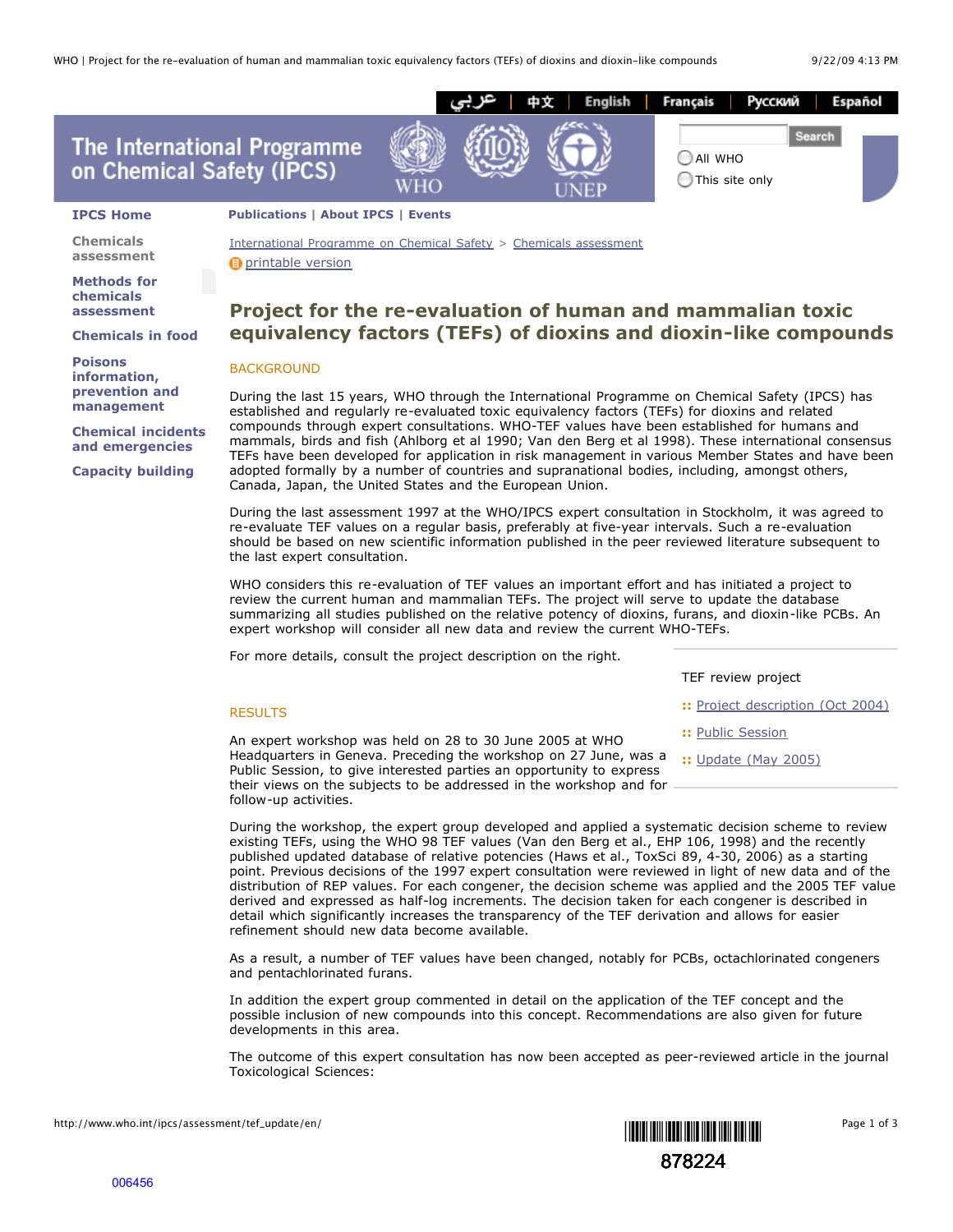## **The 2005 World Health Organization Re-evaluation of Human and Mammalian Toxic Equivalency Factors for Dioxins and Dioxin-like Compounds**

*Martin van den Berg, Linda S. Birnbaum, Michael Denison, Mike De Vito, William Farland, Mark Feeley, Heidelore Fiedler, Helen Hakansson, Annika Hanberg, Laurie Haws, Martin Rose, Stephen Safe, Dieter Schrenk, Chiharu Tohyama, Angelika Tritscher, Jouko Tuomisto, Mats Tysklind, Nigel Walker, and Richard E. Peterson* 

ToxSci Advance Access published **7 July 2006**.

The advance copy is accessible [here.](http://toxsci.oxfordjournals.org/cgi/reprint/kfl055v1?ijkey=pio0gXG6dghrndD&keytype=ref)

The final conclusion regarding the TEF values is summarized in the table below.

WHO advises that the new WHO 2005 TEF values are used from now as they replace the previous 1998 values.

| Compound                      | <b>WHO 1998 TEF</b> | <b>WHO 2005 TEF*</b> |
|-------------------------------|---------------------|----------------------|
| chlorinated dibenzo-p-dioxins |                     |                      |
| 2,3,7,8-TCDD                  | 1                   | 1                    |
| 1,2,3,7,8-PeCDD               | 1                   | 1                    |
| 1,2,3,4,7,8-HxCDD             | 0.1                 | 0.1                  |
| 1,2,3,6,7,8-HxCDD             | 0.1                 | 0.1                  |
| 1,2,3,7,8,9-HxCDD             | 0.1                 | 0.1                  |
| 1,2,3,4,6,7,8-HpCDD           | 0.01                | 0.01                 |
| <b>OCDD</b>                   | 0.0001              | 0.0003               |
| chlorinated dibenzofurans     |                     |                      |
| 2,3,7,8-TCDF                  | 0.1                 | 0.1                  |
| 1,2,3,7,8-PeCDF               | 0.05                | 0.03                 |
| 2,3,4,7,8-PeCDF               | 0.5                 | 0.3                  |
| 1,2,3,4,7,8-HxCDF             | 0.1                 | 0.1                  |
| 1,2,3,6,7,8-HxCDF             | 0.1                 | 0.1                  |
| 1,2,3,7,8,9-HxCDF             | 0.1                 | 0.1                  |
| 2,3,4,6,7,8-HxCDF             | 0.1                 | 0.1                  |
|                               |                     |                      |